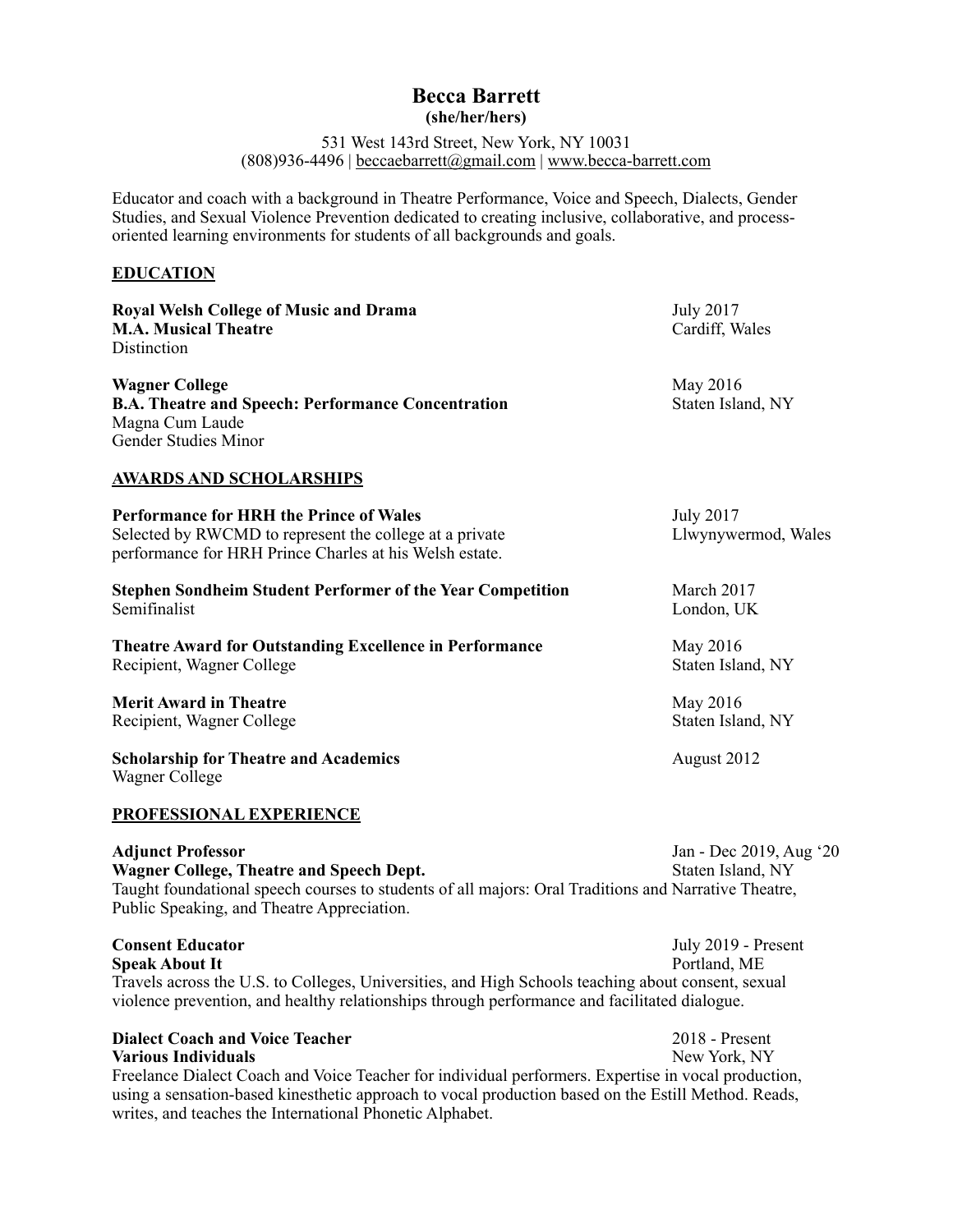| <b>Dialect Coach, The Mollyhouse</b><br><b>Wagner College</b><br>Coached students on a range of British and Irish dialects for their production of The Mollyhouse.                                                                                                                                                                                                                                | February 2020<br>Staten Island, NY  |
|---------------------------------------------------------------------------------------------------------------------------------------------------------------------------------------------------------------------------------------------------------------------------------------------------------------------------------------------------------------------------------------------------|-------------------------------------|
| <b>Dialect Coach, Bridges of Madison County</b><br><b>American Theatre Group</b><br>Coached the cast on midwestern American and Italian dialects for their production of Bridges of Madison<br>County at South Orange Performing Arts Center.                                                                                                                                                     | June 2019<br>South Orange, NJ       |
| <b>Vocal Director and Dialect Coach, The Pirates of Penzance</b><br><b>Wagner College</b><br>Coached students on a range of British dialects and acted as the Vocal director for their production of The<br>Pirates of Penzance.                                                                                                                                                                  | April 2019<br>Staten Island, NY     |
| <b>Voice and Dialect Coach, A Little Night Music</b><br><b>Wagner College</b><br>Coached students on an RP dialect for their production of A Little Night Music.                                                                                                                                                                                                                                  | October 2018<br>Staten Island, NY   |
| <b>Dialect Coach, Small Town Story</b><br><b>American Theatre Group</b><br>Coached the cast on a Southern American dialect for their world premiere production of Small Town<br>Story at South Orange Performing Arts Center.                                                                                                                                                                     | June 2018<br>South Orange, NJ       |
| <b>Wagner College Theatre Department Representative</b><br>2019-2020<br>Represented the Theatre and Speech department at the 2019 NY Thespian Festival and the 2019 and 2020<br>Combine Auditions in New York City.                                                                                                                                                                               |                                     |
| <b>Head of Operations and Administration</b><br><b>Rock the Audition with Sheri Sanders</b><br>Managed all administrative duties for the CEO, including team management, subscription/member<br>management and outreach, development, marketing, branding, web design, graphic design, community<br>management, and programming.                                                                  | Dec 2018 - Jan 2020<br>New York, NY |
| <b>Associate Social Media Producer</b><br><b>Gwynnie Bee</b><br>Created, produced, and scheduled acquisition campaigns on Facebook, Instagram, and Twitter. Lead the<br>creative development and execution of Photo and Video shoots, created Text Graphics, and designed<br>Instagram Stories. Lead cross-channel testing initiative and in-depth analytic reporting on Campaign<br>Performance. | Feb 2018 - Feb 2019<br>New York, NY |
| <b>Co-Founder/Senior Counselor</b><br><b>Keiki Performing Arts Workshop</b><br>Co-founded and taught a non-profit theatre camp for underprivileged elementary school students. Acted<br>as a counselor, choreographer, and dialect teacher to over 50 students ages 7-13.                                                                                                                         | Summers, 2012-15<br>Kamuela, HI     |
| <b>Administrative Assistant</b><br><b>Hawaii Performing Arts Festival</b><br>Performed administrative duties and assisted in setting up performance venues and greeting patrons.<br>Solely responsible for scheduling and organizing the Life-Long Singers week-long program.                                                                                                                     | Summers, 2011 - 2015<br>Kamuela, HI |
| <b>ACTIVITIES</b>                                                                                                                                                                                                                                                                                                                                                                                 |                                     |
| <b>Writer and Co-Host</b><br><b>Flop: Musical Misfires on Quarantine FM</b>                                                                                                                                                                                                                                                                                                                       | May 2020-Present                    |

Writes and co-hosts a weekly radio segment for internet radio station Quarantine FM.